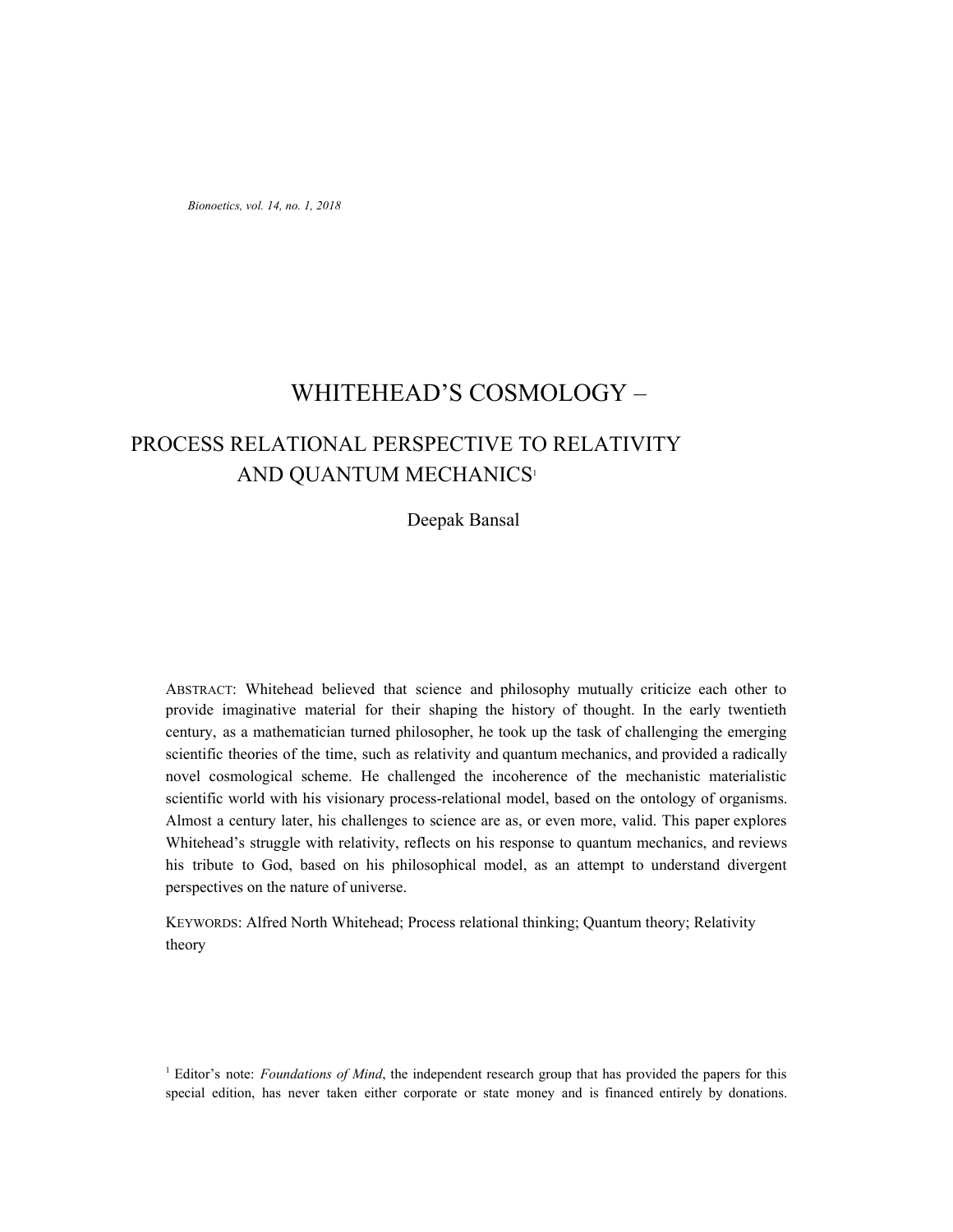Authors keep copyright without paying. The typical fee for this charged by open-access journals such as those published by PLOS, is around \$2k. If you value this project, and wish to see further such proceedings from this group, we ask you to consider donating to *Foundations of Mind* – as little as \$5 per download, through their website: http://www.foundationsofmind.org/donate . This will ensure there will be further published proceedings on the foundations of mind like this one for you and others to enjoy free.

www.bionoetics.org 27

#### BIONOETICS 28

## INTRODUCTION

*He stared at the Pacific – and all his men Looked at each other with a wild surmise- Silent upon a peak in Darien* John Keats, *On First Looking into Chapman's Homer*

By capturing the awe of people staring at Pacific for the first time, Keats beautifully rendered the emotions attached with the unexpected expansion of personal and cultural horizons. Similar emotions would have been felt when Galileo discovered a new universe by turning his telescopes to the sky, when Newton linked falling apples to Earth keeping its orbit, when Einstein imagined a falling man who would feel weightless, and when Niels Bohr visualized the nucleus of the atom with electrons spinning around it much as planets spin around their sun, each changing the course of the universe.

On January 7, 1610, by pointing his telescope to sky, Galileo (1564-1642) literally changed the direction of our planet. Earth was no more at the center of the Universe, but just one of the planets, among many, revolving around the Sun. Within a year of Galileo's death, Newton (1643-1727) was born. Whitehead (1861-1947) commented: "Galileo also prepared the way for Newton's final enunciation of the Laws of Motion...he swept away the old classification of natural and violent motions as founded on trivial unessential differences, and left the way entirely open for Newton's final generalizations."<sup>2</sup> These generalizations laid the foundation for classical mechanics, and gave the world the notion of absolute time and space, where space is distinct from material bodies, time passes uniformly without regard to whether anything experientially happens in the world, and the true motion of a body is its movement through absolute space. He referred to the attraction between two masses of bodies, for lack of a proper term, as gravity, and claimed that the same force which causes apples to fall on the ground, is also responsible for keeping Earth in orbit around the Sun. Newton's generalizations became so universally accepted for another two centuries, that they were termed *Laws of Motion*.

However, in Michaelson's experiment with the aid of an interferometer in 1887, it appeared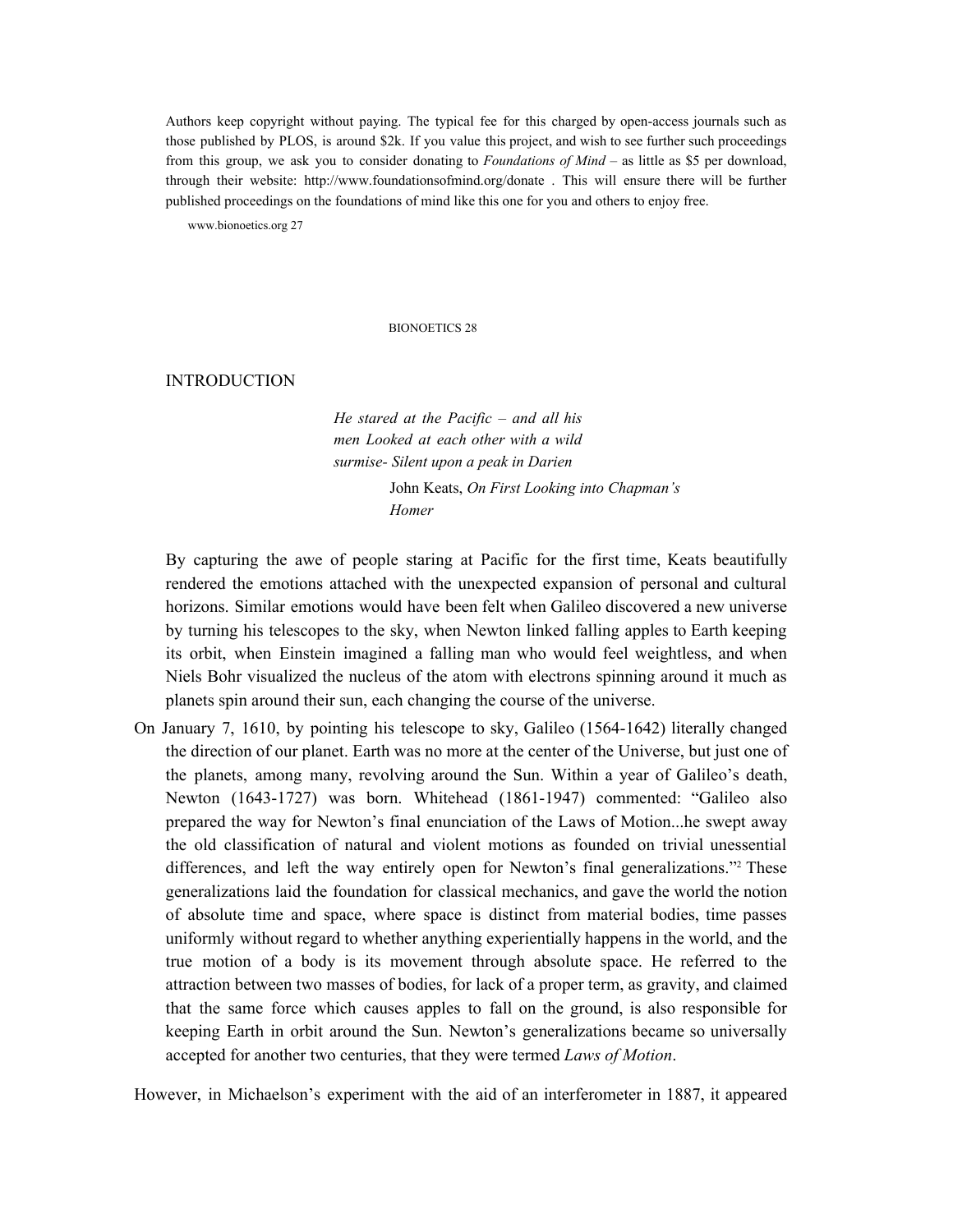that the speed of light in a vacuum is independent of the speed of the observer, and cannot be increased or decreased relative to it. In 1905, Einstein (1879- 1955) with his theory of special relativity and later, in 1915, after eight years of sorting his thoughts, with his theory of general relativity, challenged Newton's Laws with

<sup>2</sup> Alfred North Whitehead, *Science and Philosophy* (New York, NY: The Philosophical Library, 1948),

246.

### DEEPAK BANSAL 29

alternative theories. The genius of Einstein dethroned the notion of gravity as an attractive force, and the existence of absolute space and absolute time. He claimed that a mass can warp, bend, push, and pull space to maintain the constancy of the speed of light, and that gravity is a natural outcome of the existence of it in a four-dimensional space, whose fourth dimension is time. Einstein was confronted by Neil Bohr's (1885- 1962) model of atoms, which surmises energy levels of electrons are discrete, principle of complementarity where items could be separately analyzed in terms of contradictory properties like behaving as a wave or a stream of particles. Quantum mechanics pointed towards a more probabilistic universe than the causal cosmos of Einstein and Newton.

Whitehead's cosmos, on the other hand, was process-relational, and based on an ontology of organisms. His ontology challenged standard materialist interpretations of both relativity and quantum mechanics while incorporating their key features, and presented a novel metaphysical scheme. Though the concepts of relativity and quantum mechanics had advanced the scientific world and have been used in practical applications from GPS to super-powered computers, they have hardly passed the philosophers test. While philosophers have criticized physicists for their simplistic understanding of the nature of the universe, physicists have rejected their argument for not being based on empirical knowledge. Whitehead, a renowned mathematician turned philosopher of the early twentieth century, provided a new cosmological story, the philosophy of organism, based on his understanding of science, mathematics, religion, philosophy, and arts. This paper explores Whitehead's philosophical struggle with relativity, reflects on his response to quantum mechanisms, and provides an overview of his cosmos where God plays a major role.

# WHITEHEAD'S STRUGGLE WITH RELATIVITY

*How would the ascent of a mountain be possible, if the use of hands, legs,*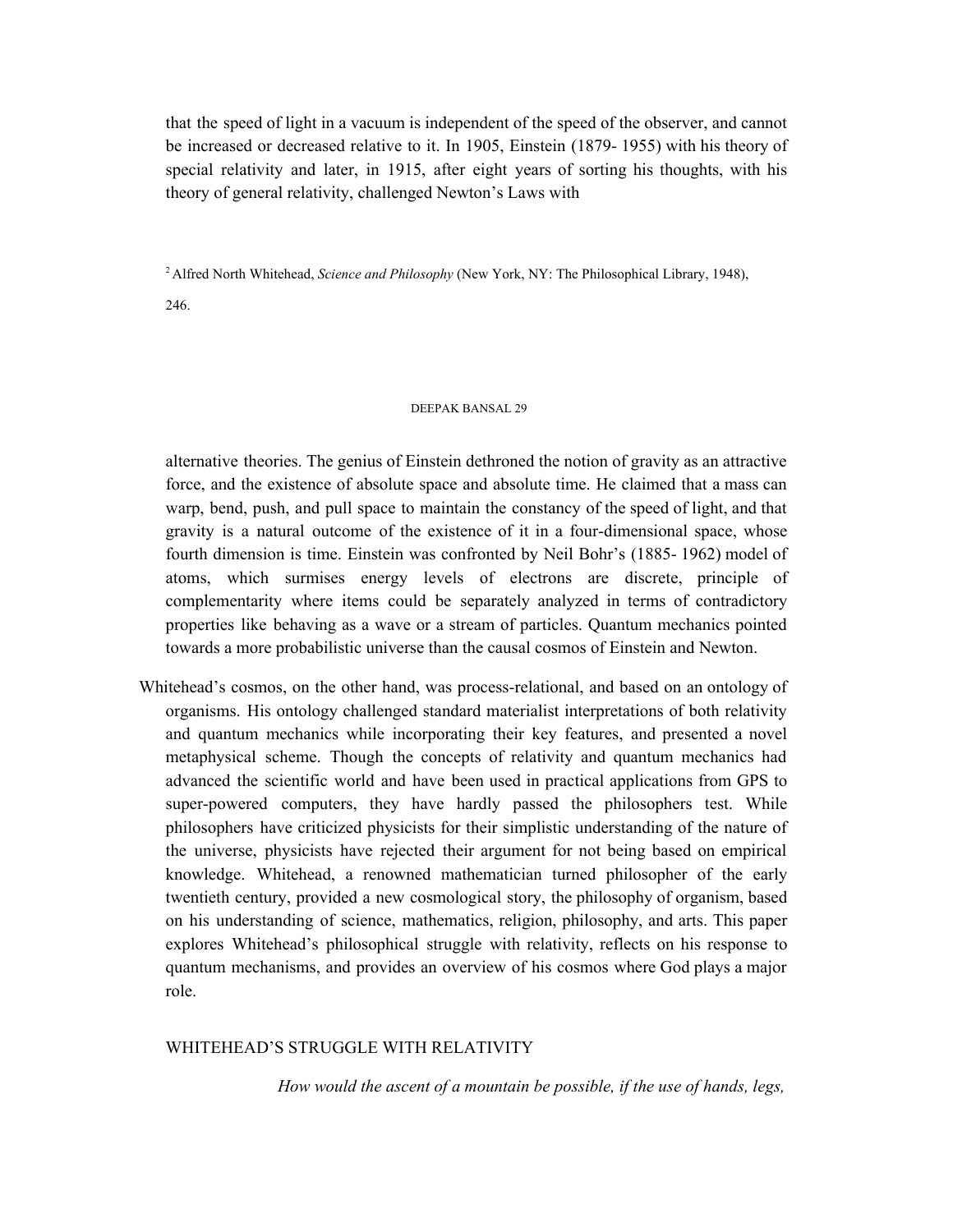*and tools had to be sanctioned step by step on the basis of mechanics.* - Einstein*, Foreword to Max Jammer, Concepts of Space*

In 1953, with these words, Einstein not only propagated science's practicality, but also acknowledged the philosopher's quest for the truth. The situation was not the same in the early 1920s when he vigorously defended his theory of relativity from philosopher's wrath. Philosophers like Bergson and Whitehead, while recognizing Einstein as a genius, resisted the encroachment of mechanistic science on the space shared with

#### BIONEOTICS 30

artists, poets, and philosophers, and battled against giving him the last word on the cosmos.

- In 1905, Einstein's his theory of special relativity determined that the laws of physics are the same for all non-accelerating observers, and he showed that the speed of light within a vacuum is the same, irrespective of the speed at which an observer travels. As a result, he interwove space and time in a single continuum and called it space-time. Events that occur at the same time for one observer could occur at different times for another, if measured by a mechanical clock. In 1915, Einstein included the component of acceleration in the theory, and realized that massive objects caused a distortion in space-time, which is felt as gravity. The theory of relativity broke away from classical physics in many ways by showing that the concepts of time and space are not universal, but relative concepts. Whitehead celebrated the moment of relativity dethroning Newtonian classical physics stating, "[i]nfact, relativity actually removes a difficulty from the way of the realist. On the absolute theory, bare space and bare time are such very odd existences half something and half nothing. They always remind me of Milton's account of the Creation, with the forepaws of Lions already created and their hinder qualities still unfinished – *The Tawny Lion, pawing to get free. His hinder parts*." <sup>3</sup> However, both Bergson and Whitehead challenged Einstein's conception of time.
- Einstein's physics, rationality, and objective universe was in stark contrast with Bergson's metaphysics, anti-rationalism and vitalism. <sup>4</sup> Einstein and Bergson, during their meeting at the Philosophical Society of Paris in 1922, clashed vehemently on the nature of time. While Einstein believed that that there are only two types of time, one physical which is measured by clocks, and the other psychological which is subjective, Bergson argued for the philosophical nature of it. When Einstein was in Paris, he argued, "the time of the philosophers does not exist, there remains only a psychological time that differs from the physicist's." <sup>5</sup> Bergson criticized Einstein for mixing two things which are not the same: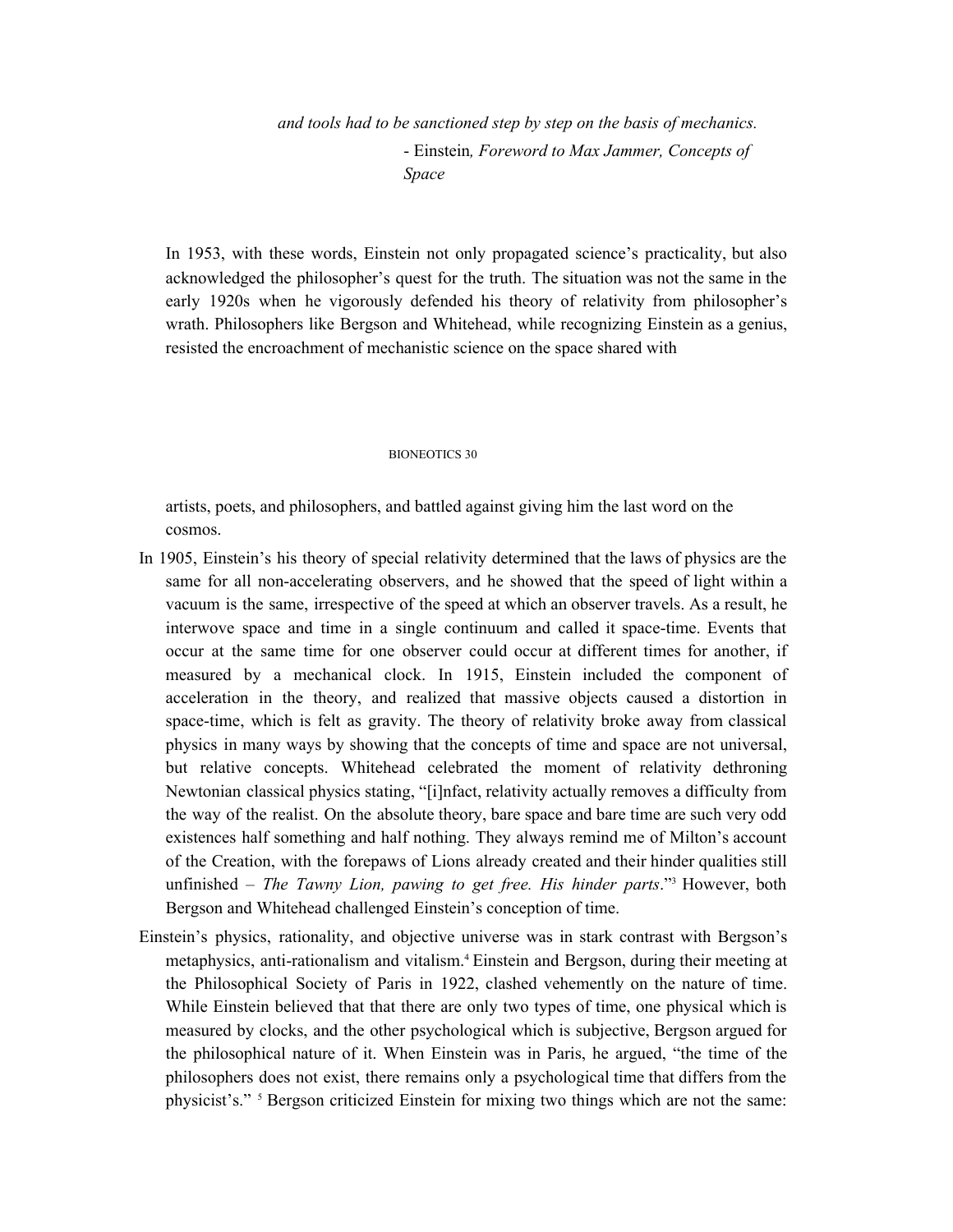the abstract and the concrete. <sup>6</sup> For Bergson, time was not something out there, separate from those who perceived it. It did not exist independently from us, it involved us at every level. <sup>7</sup> Bergson did not agree with Einstein's conception of time measured by the clock, and he was against the idea of determining the simultaneity of an event, such as the arrival of a trains with clocks. He

<sup>3</sup> Alfred North Whitehead, *The Interpretation of Science* (New York: Liberal Arts Press, 1961), 146.

4 Jimena Canales, *The Physicist and the Philosopher (*New Jersey: Princeton University Press,

2015), 7.

 $<sup>5</sup>$  Ibid., 47.  $<sup>6</sup>$ </sup></sup>

Ibid., 246. 7

Ibid., 42.

### DEEPAK BANSAL 31

insisted on a more basic definition of simultaneity which would explain why clocks were used in first place. <sup>8</sup> Bergson argued that Einstein's theory of time was particularly dangerous because of how it treated "duration as a deficiency." It prevented us from realizing that "the future is in reality open, unpredictable, and indeterminate." It eliminated real time; that is, "what is most positive in the world." Continuous multiplicities belong to the sphere of duration, which was not simply the indivisible, nor was it immeasurable. Rather, it was that which divided only by changing in kind, that which was susceptible to measurement only by varying its metrical principle at each stage of division. <sup>10</sup> Einstein, as a sharp contrast, believed, "[f]or us believing physicists, the distinction between past, present, and future is only an illusion, even if a stubborn one."<sup>11</sup> While celebrating the dethronement of classical Newtonian physics and recognizing Einstein as a genius, Whitehead, with his organic view of nature not only criticized Einstein's concept of time, but also his concept of space-time, stating the fallacy of bifurcation of nature for the former, and fallacy of misplaced concreteness for the latter. Time for Whitehead, like Bergson, cannot be simply bifurcated. He stated, "[i]t follows from my refusal to bifurcate nature into individual experience and external cause that we must reject the distinction between psychological time which is personal and impersonal time as it is in nature." <sup>12</sup> Mechanical clocks used to measure physical time by distributing it in discrete units are, like everything else in the Universe, aging, and to be aging is to be caught up in irreversible organic process, and hence they cannot step out to provide an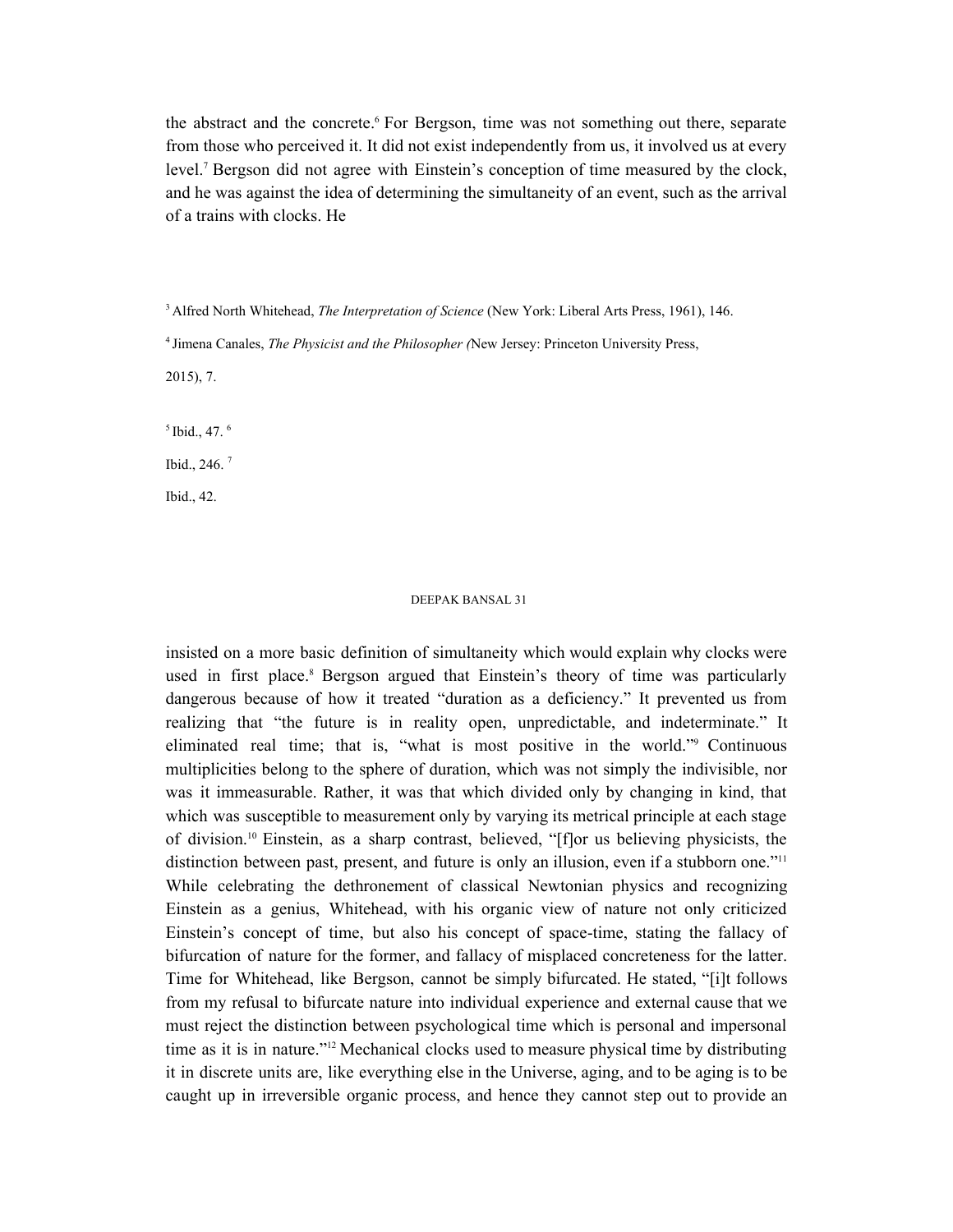objective measure. <sup>13</sup> According to Whitehead's fallacy of misplaced concreteness, we often mistake the abstract for the concrete, and the four- dimensional space-time fabric, which was concrete for Einstein, was an abstraction for Whitehead, it doesn't mean that it is not real, only that it is not actual. In other words, "space-time" for Whitehead is continuum of potential or possible relations. His space- time is a definite patterning of eternal objects that ingresses through the prehensive unification of actual occasions. <sup>14</sup> In Whitehead's process ontology, "actual occasions of experience are not determined by the structure of space-time, rather than structure of space-time is an emergent product of the experience of actual occasions." <sup>15</sup>Einstein's

8 Ibid., 42. 9 Ibid., 45. <sup>10</sup> Gilles Deleuze, *Bergsonism* (Canada: Zone Books,

1990), 40. <sup>11</sup> Matthew D. Segall, *Physics of the World-Soul* (San Francisco,

CA, 2016), 73. <sup>12</sup> Ibid., 70. <sup>13</sup> Ibid., 72. <sup>14</sup> Ibid., 76. <sup>15</sup> Ibid., 75.

### BIONOETICS 32

four-dimensional ready-made space-time fabric was an emerging abstraction for Whitehead, whose geometry emerges from the character taken collectively, of individual drops of experience, which are the final real things of which reality is composed. <sup>16</sup> The four-dimensional space-time was not a fully woven fabric whose spatial curvature is modified by bodies situated in it, as Einstein perceived, but is historically contingent and could change as the creative advance of Universe continues to unfolds. <sup>17</sup> In Whitehead's words "this planet, or this nebula in which sun is placed, may be gradually advancing towards a change in the general character of spatial kind." 18 In this way, he translates many of the properties that Einstein's general relativity defines *a priori* into empirical, or *a posteriori* facts. 19

In 1922 Einstein debated with Bergson. A year earlier, in a 1921 meeting between Einstein and Whitehead, Einstein admitted that he had difficulty grasping Whitehead's radically novel metaphysical scheme, <sup>20</sup> also highlighting the difference between the physicist and philosophers' understanding of the cosmos. Bergson was often criticized for his lack of mathematical background in order to understand relativity, but such criticisms were not applicable for Whitehead, a renowned mathematician turned philosopher. The physicist theory of relativity gained traction, and it was strongly challenged by another physicist.

# WHITEHEAD'S RESPONSE TO QUANTUM MECHANICS

For the field of quantum mechanics, a lot happened in between the period of 1925-27;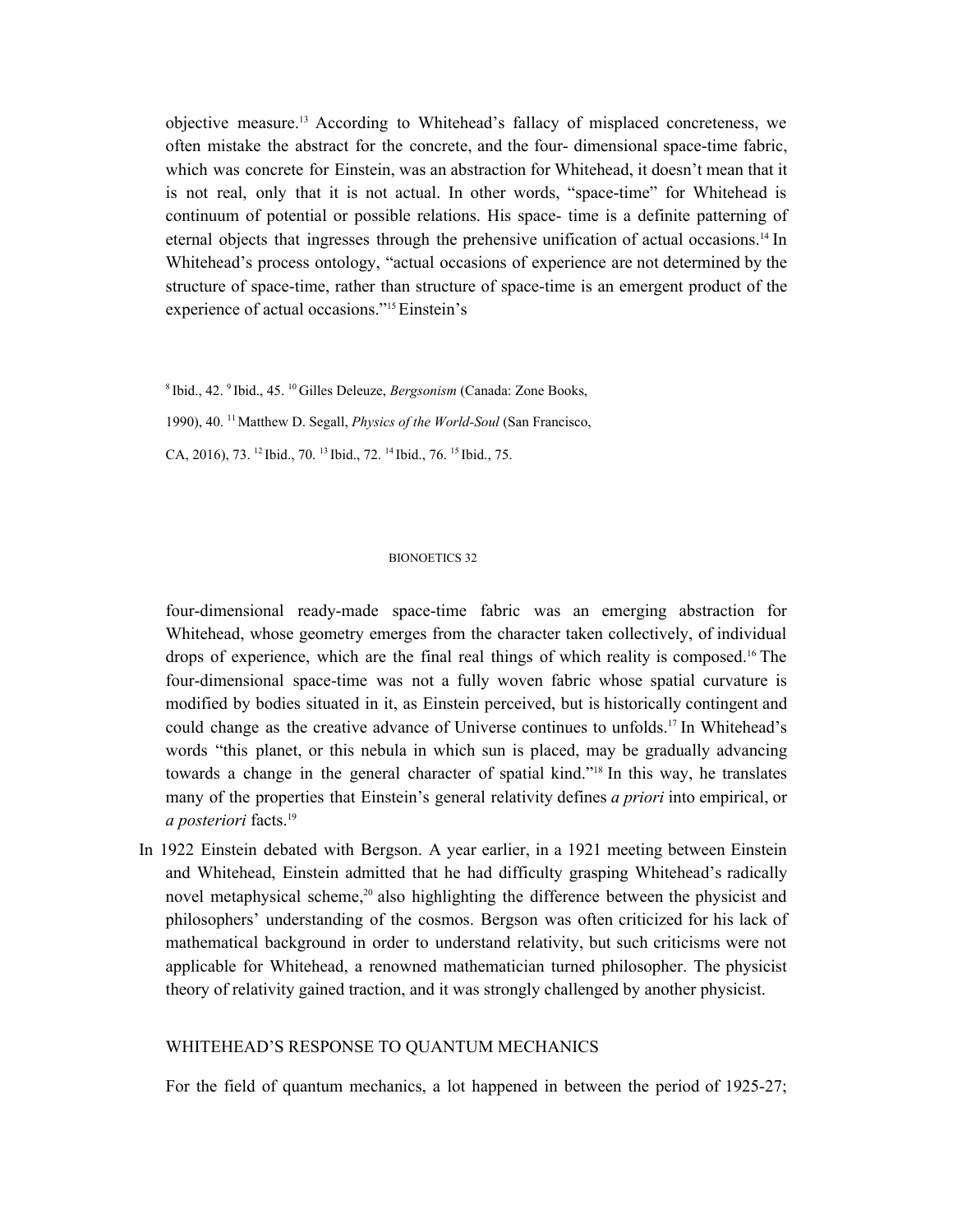however, the Fifth Solvay Congress debate between Einstein and Niels Bohr in 1927 in Brussels, epitomizes the dispute over the nature of the cosmos. While Einstein's cosmos was causal, Niels Bohr's argued for a probabilistic one.

In 1900, Max Planck, contracted by the German government to create a more efficient light bulb, hypothesized an idea that would lay the groundwork for an altogether new scientific paradigm. <sup>21</sup> He assumed that the energy carried by electromagnetic waves is emitted, not continuously, but rather in discrete packets called

<sup>16</sup> Ibid., 75.<sup>17</sup> Ibid., 77, In Whitehead's terms, space-time is a definite patterning of eternal objects that ingresses through the prehensive unification of actual occasions, and these eternal objects having a relational function provides actual occasions with adverbial "how?" characterizing their prehensions of other occasions, shaping both private experience and public fact. <sup>18</sup> Alfred North Whitehead, *Modes of Thought* (New York, NY: The Free Press, 1968), 57.<sup>19</sup> Isabelle Stengers, *Thinking with Whitehead* (Harvard: Harvard University Press, 2014), 168. <sup>20</sup> Segall, *Physics of the World-Soul*, 65. <sup>21</sup>Chad Harris, *Quantum Mechanics, Depth Psychology, and a New World View* (Unpublished, 2017), 7.

#### DEEPAK BANSAL 33

quanta. This was groundbreaking at the time, as in the nineteenth century wave theory of light was widely accepted. In 1905, Einstein extended Planck's hypothesis to explain the photoelectric effect. To make sense of the fact that light can eject electrons even if its intensity is low, Einstein proposed that light, rather than being a wave propagating through space, is composed of corpuscles or photons, the energy of which is given by Planck's relationship. With this theory, Einstein helped pioneer quantum theory, and also later received the Nobel prize. In 1913 Copenhagen, Niels Bohr incorporated quantum theory in Rutherford's model of the atom, and described the properties of atomic electrons in terms of a set of allowed (possible) values. Niels Bohr's model of an atom, as per quantum mechanics, proposed that energy levels of electrons are discrete, and that they revolve in stable orbits around the atomic nucleus but can jump from one energy level (or orbit) to another. Einstein's idea was taken to even stranger territory by de Broglie, who in his 1924 PhD thesis proposed that, if light waves could behave like particles, then perhaps particles of matter could also behave like waves. 22

The period between 1925-27 was a period of creativity without parallel in the history of physics. On one hand, in 1925, Werner Heisenberg, Max Born, and Pascual Jordan formulated matrix mechanisms to account for quantum jumps proposed by Bohr's model of atoms, considering electrons as particles. On the other hand, in 1926, Erwin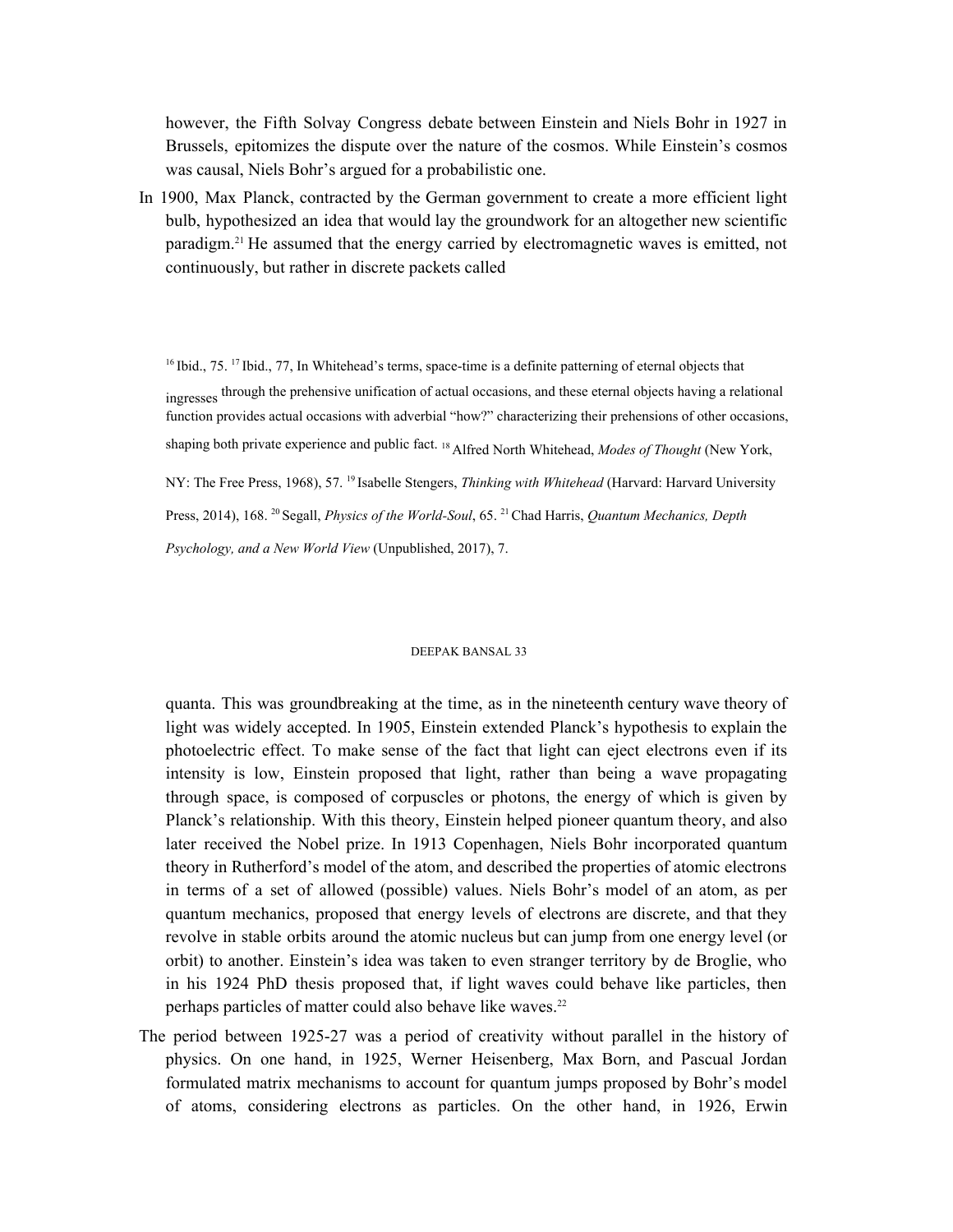Schrödinger expressed de Broglie's hypotheses concerning the wave behavior of matter in mathematical form, assuming electrons were like a wave permeated in space- time. However, in the same year, Max Born formulated the interpretation of probability density function in Schrödinger's equation, showing that his waves are, in effect, "waves of probability" encoding the statistical likelihood that a particle will show up at a given place and time based on the behavior of many such particles in repeated experiments. When the particle is observed, the wave-function "collapses" to a single point, allowing us to see the particle at a particular position. <sup>23</sup> Born's probability wave also aligned with Werner Heisenberg's "uncertainty principle." In 1927, Heisenberg concluded that in the quantum world it is not possible to obtain exact information about both the position and the momentum of a particle at the same time. He imagined that shining a light on a particle to measure its position gave it a jolt that changed its momentum, so the two could never be precisely measured at once.

The nature of cosmos was at stake in 1927 Brussels when leading physicists met to discuss quantum theory. Bohr's presented his version of quantum mechanism, known as the Copenhagen interpretation, as an honor to Bohr's home city, advancing the

 $^{22}$  https://cosmosmagazine.com/physics/einstein-bohr-and-the-origins-of-entanglement  $^{23}$ 

Ibid.

### BIONOETICS 34

works of Born's probability waves and Heisenberg's uncertainty principle. His cosmos was probabilistic, and this was the biggest problem for Einstein, whose cosmos was causal. Einstein clarified his position earlier to Max Born, in a letter dated December 4, 1926, "Quantum mechanics is very impressive. But an inner voice tells me it is not yet the real thing. The theory produces a good deal but hardly brings us closer to the secret of the Old One. I am at all events convinced that He does not play dice."<sup>24</sup> Einstein believed in a deterministic world based on cause and effect, where events are continuous and deterministic, and every cause matches up to a specific, local effect. In Bohr's quantum mechanics, events produced by the interaction of subatomic particles happen in jumps, with probabilistic. Einstein believed in object permanence, in which objects continue to exist, even if they are not observed. For Bohr, it was meaningless to assign reality to the universe in the absence of observation. Bohr's probabilistic cosmos was spooky for Einstein.

On the other hand, Whitehead's cosmos was process-relational, based on an ontology of organisms. According to Whitehead, in 1925, "the difficulty with the quantum theory is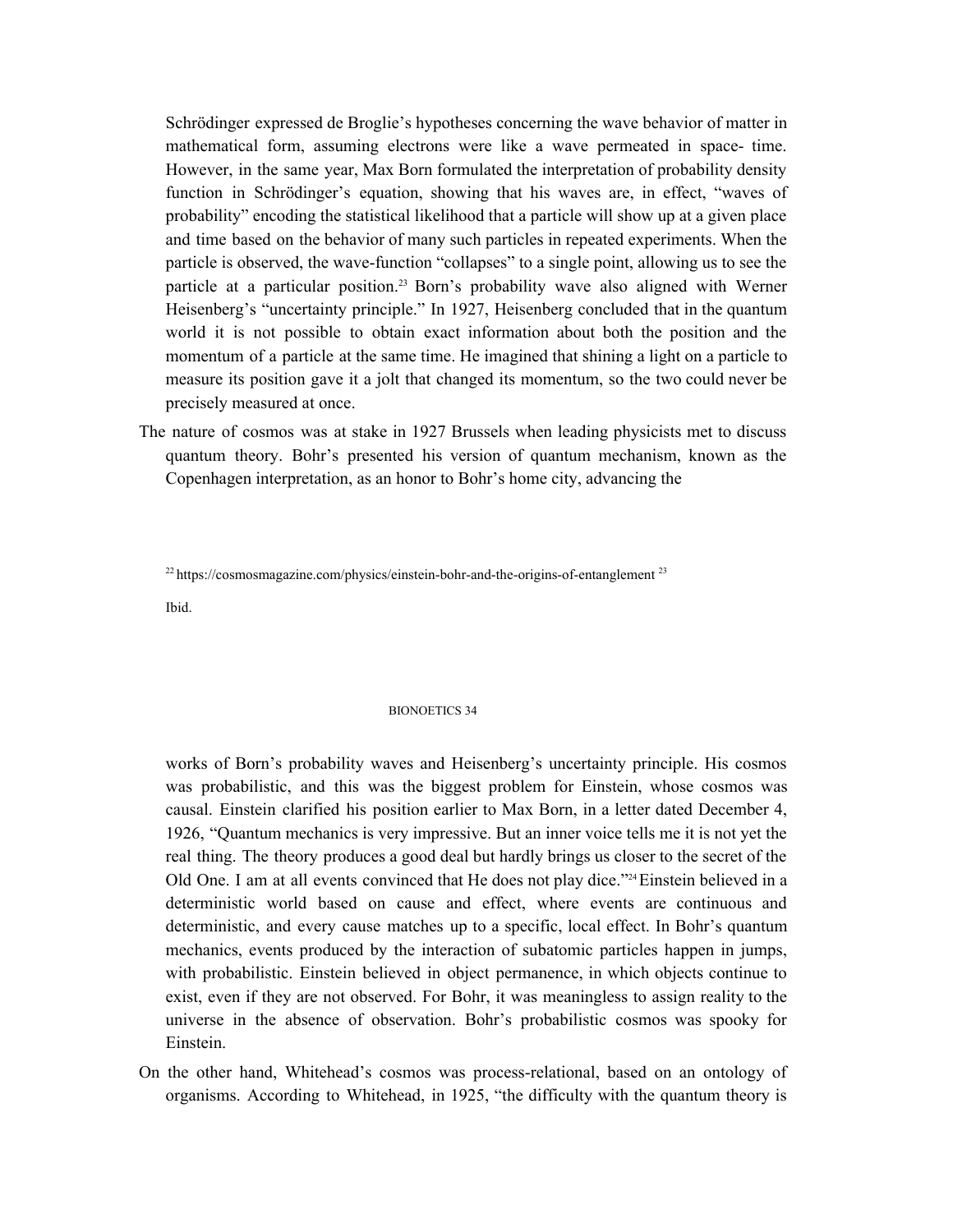that, on this hypothesis, we have to picture the atom as providing a limited number of definite grooves which are the sole tracks along which vibration can take place... [However] [o]n the organic theory of nature there are two sorts of vibrations which radically differ from each other. ... [T]here is vibratory locomotion of a given pattern as one whole, and there is vibratory change of pattern." 25

To explain his organic theory, Whitehead used the concept of a primate. A primate for Whitehead was any organism of primary genus which is not decomposable into subordinate pieces. There could be different species of primates, and "we can imagine the atomic nucleus as composed of a large number of primates of different species, and perhaps with many primates of the same species, the whole association being such as to favour stability."<sup>26</sup> In keeping with the distinction between concrete events and abstract objects, Whitehead reserved the term 'reiteration' for concrete events, and uses the term 'vibratory' for abstract pattern, therefore a vibratory entity is an abstract notion for him. 27 He distinguished between two sorts of vibrations, the vibratory locomotion of a given pattern describes the particle-like aspect (i.e. their discontinuous epochal realizations, as felt from without), while the vibratory change of pattern or organic deformation describes the wave-like aspect of primate organism (i.e. their continuous

<sup>24</sup> Jim Baggott, *The Quantum Story* (New York, NY: Oxford University Press, 2011), 78. <sup>25</sup> Alfred

North Whitehead, *Science and the Modern World* (New York, NY: The Free Press, 1967), 131. 26

Ibid., 132, 134. <sup>27</sup> Murray Code, *Order and Organism (*Albany: State University of New York Press, 1985), 139.

### DEEPAK BANSAL 35

transition of realized pattern, as felt from within). <sup>28</sup>A vibratory change of pattern requires a definite duration for its complete realization, so a definite quantum of time is associated with each primate.<sup>29</sup> Therefore, Whitehead, with his organic model, also acknowledged the behaviour of a primate as discontinuous in space and time, like Bohr's jump of an electron from one orbit to another. However, Whitehead's organic model had specific features for the duration of realization and happenings below the quanta of time.

In Whitehead's organic process-relational cosmos, "the continuity of the complex of events arises from the relationships of extensiveness, whereas temporality arises from the realization in a subject-event of a pattern which requires for its display that the whole duration is spatialized, as given by its aspect in the event."<sup>30</sup> One complete period defines the duration required for the complete pattern. The realization proceeds via a succession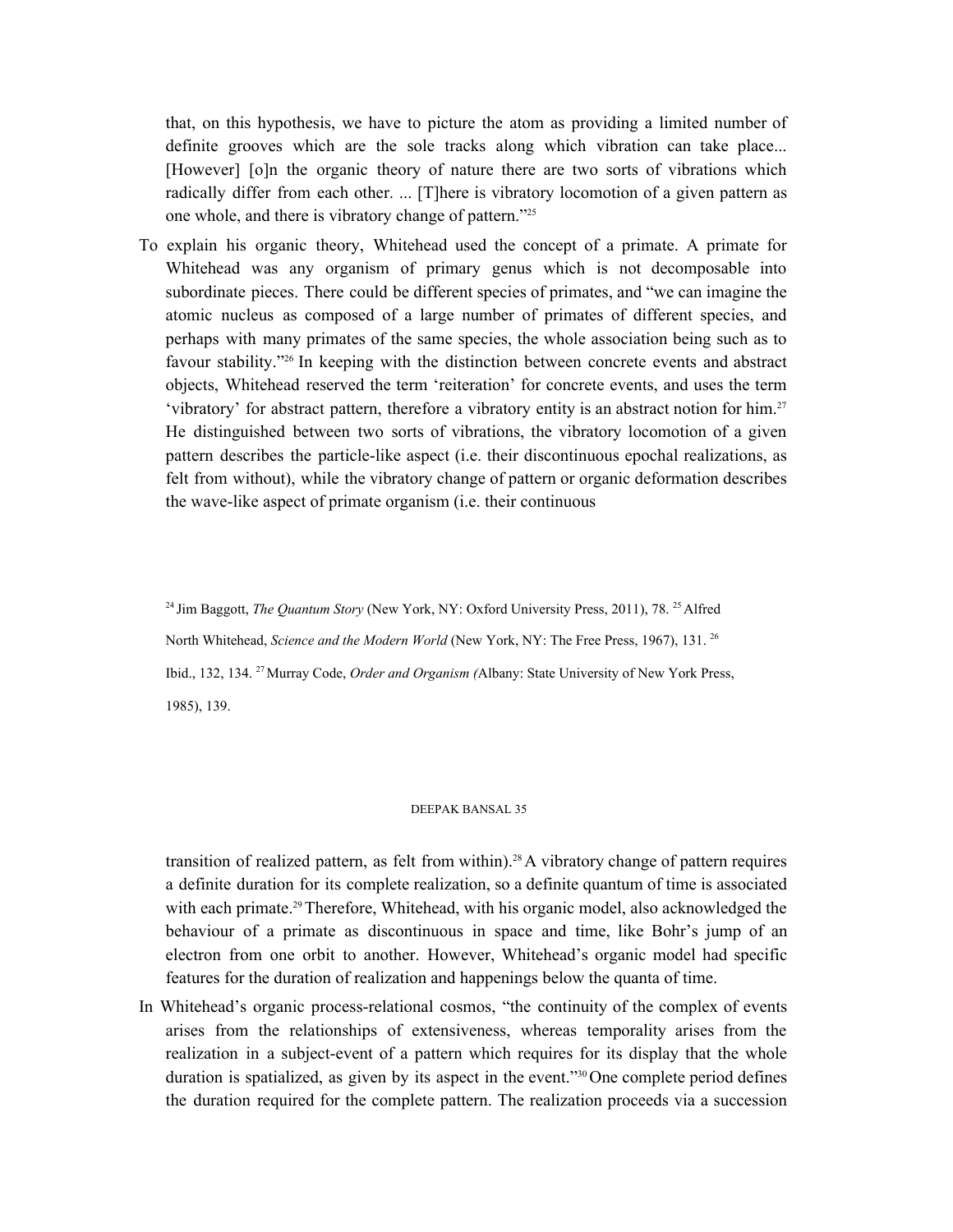of epochal durations, and the primate is realized automatically in a succession of durations, where each duration is to be measured from one maximum to another.<sup>31</sup> Whitehead noted,<sup>32</sup> "If it is considered one thing, its orbit to be diagrammatically exhibited as a series of dots. In between this series, or reformulation of complete patterns, something is happening." Whitehead stated, "If we go below the quanta of time which are the succession vibratory periods of the primate, we find a succession of vibratory electromagnetic fields, each stationary in the space-time of its own duration....This vibration is not to be thought of becoming of reality, it is what the primate is in one of his discontinuous realizations."<sup>33</sup> In Whitehead's theory of primates, the primate moves in a manner, analogous to a wave- packet, that is by the continual dissolution and reformulation of the pattern, based on his postulation of two different types of vibrations, vibratory organic deformation and vibratory locomotion. 34

Whitehead's organic primates, like all biological creatures on Earth, with both their ecological relations in the present, and evolutionary relations in the past, are bound together as co-creators in a multiform cosmogenetic community emergent from one original unfathomably powerful energy-event. <sup>35</sup> Whitehead also believed in the realm of potentiality as being linked to concrete actuality, something akin to "quantum void" from which all potency is ceaselessly born. Creativity, and the sheer potentiality of it, is

<sup>28</sup> Segall, *Physics of the World Soul*, 61. <sup>29</sup>Code, *Order and Organism*, 139. 30 Ibid., 135.<sup>31</sup> Ibid., 135, 136.<sup>32</sup> Ibid;, 136. 33 Ibid., 136. <sup>34</sup>Code, *Order and Organism*, 234. <sup>35</sup> Segall, *Physics of the World Soul*, 60.

### BIONOETICS 36

said always to be conditioned by at least one actual creature, the primordial creature of creativity, God. 36

# WHITEHEAD'S TRIBUTE TO GOD

Whitehead's cosmos has a special role for God. God, with its presence and absence, has played a critical role in the descriptions of cosmology for the entire evolution of humankind. In modern periods, while Newton wondered what sets planets in motion, and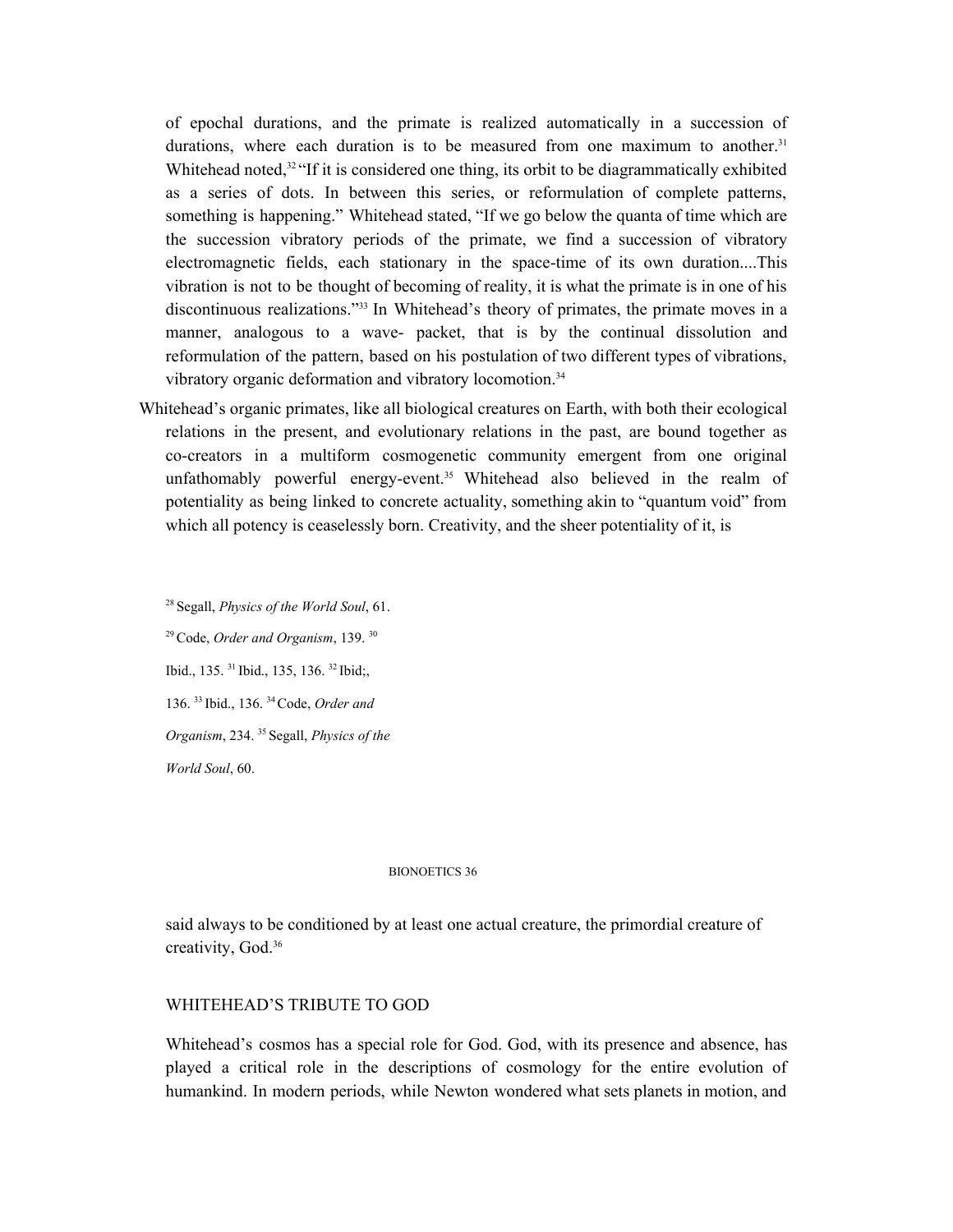Einstein's and Bohr's debate on whether "God plays dice," Whitehead gave God a central position in his cosmology in which "the concrescence of an actual occasion is a description of the metaphysical means by which God and the world continually co- create one another." 37

God according to Whitehead, is very different than that of science. Probabilistic quantum mechanics, which points towards God playing dice, presupposes actuality, describes the evolution of actual facts and their associated potentials, but does not believe in the evolution of vacuous potentials into actuality and therefore cannot explain the emergence of it by reference only to potentiality. <sup>38</sup> However, for Whitehead, potentiality has never been untouched by reality, and is conditioned by the primordial nature of God.<sup>39</sup> According to Whitehead, "[v]iewed as primordial, he is the unlimited conceptual realization of absolute wealth of potentiality. In this aspect, he is not before all creation, but with all creation." <sup>40</sup> God is the unconditioned actuality of conceptual feeling at the base of all things, the reason that there is an order in the relevance of eternal objects to the process of creation. <sup>41</sup> God, for Whitehead, is not an exception to all metaphysical principals, but their chief exemplification, whose conceptual actuality at once exemplifies and establishes the categorical conditions. <sup>42</sup> His primordial nature is composed of conceptual feelings, with neither the fullness of them nor consciousness, whose subjective forms determine the relative relevance of eternal objects for each occasion of actuality. 43 Whitehead claimed that "[t]he primordial nature of God is the acquirement of creativity of a primordial character...He is the lure for feeling, the eternal urge for desire." 44

<sup>36</sup> Ibid., 82. <sup>37</sup> Ibid., 84. <sup>38</sup> Ibid., 83, Micheal Epperson's argument.  $39$  Ibid., 82.  $40$ Whitehead, *Process and Reality*, 343. 41 Ibid., 344.<sup>42</sup> Ibid., 343, 344.<sup>43</sup> Ibid., 344.<sup>44</sup> Ibid., 344.

#### DEEPAK BANSAL 37

Whitehead's God, as well as being primordial, is also consequent, its nature being dipolar. According to Whitehead, "[t]he consequent nature of God is conscious; and it is the realization of the actual world in the unity of his nature, and through the transformation of wisdom. The primordial nature is conceptual, and the consequent nature is the weaving of God's physical feelings upon his primordial concepts."<sup>45</sup> The consequent nature of Whitehead's God is the changing world becoming 'everlasting' by its objective immortality in God. The temporal world is perfected by its reception and its reformation,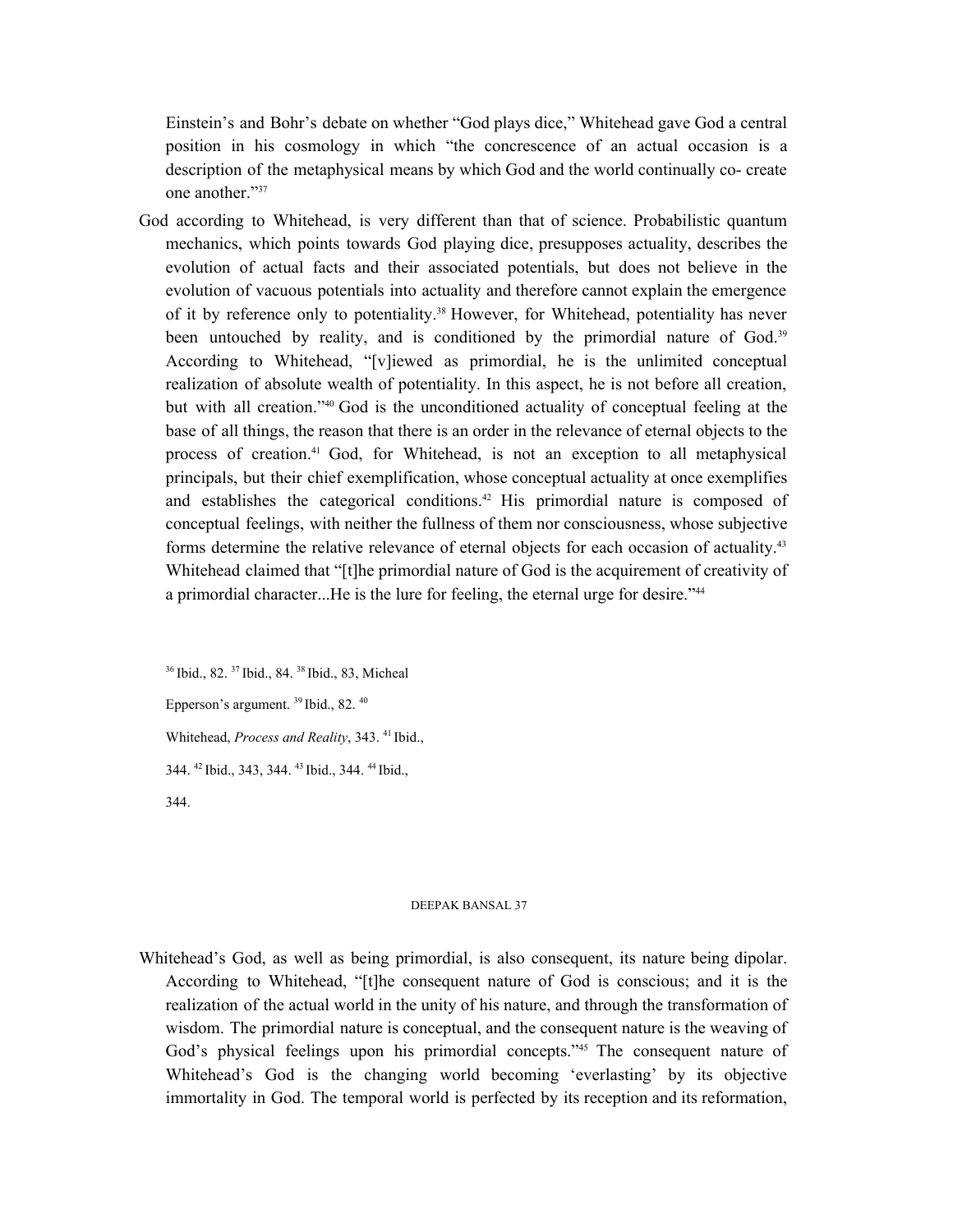and God is completed by the individual. <sup>46</sup> In its consequent nature, Whitehead's God is not standing outside, but is the great companion – the fellow sufferer who understands. The consequent nature of God is composed of a multiplicity of elements with individual self-realization, so the actuality of God can be understood as multiplicity of actual components in the process of creation. "This is God in his function of the kingdom of heaven.... for the kingdom of heaven is with us today,"<sup>47</sup>noted Whitehead

Whitehead's dipolar God, being both primordial and consequent, is the presupposed actuality of conceptual operation, in unison of becoming every other creative act, and his conceptual nature is unchanged by reason of final completeness. God's primordial nature is free, complete, eternal, actually deficient and unconscious, while his consequent nature is determined, incomplete, 'everlasting,' fully actual, and unconscious. God is the beginning and the end. 48

CONCLUSION *Science and Philosophy mutually criticize each other and provide imaginative material for each other...The history of thought is the story of the measure of failure and success in this joint venture. –* Whitehead*, Adventure of Ideas 49*

Whitehead, almost a century ago, criticized science for its outdated imaginative background of mechanistic materialism, which had become the de facto natural philosophy of Western civilization. <sup>50</sup> Western science with its history stretching from Thales of Miletus, around 600 BCE, had moved forward through the curiosity of the

<sup>45</sup> Ibid., 355. <sup>46</sup> Ibid., 347. <sup>47</sup> Ibid., 350,

351. 48 Ibid., 345. <sup>49</sup>Whitehead,

*Adventures of Ideas*, 146. <sup>50</sup> Segall,

*Physics of the World Soul*, 7, 8.

### BIONOETICS 38

human spirit, permeated with criticisms, and divorced from superstitions, has reached a place where the universe is analyzed as a materialist machine. <sup>51</sup> Whitehead substitutes a scientific mechanistic materialistic universe with his process-relational philosophy based on the ontology of organisms.

Whitehead celebrated the dethronement of classical Newtonian physics which was based on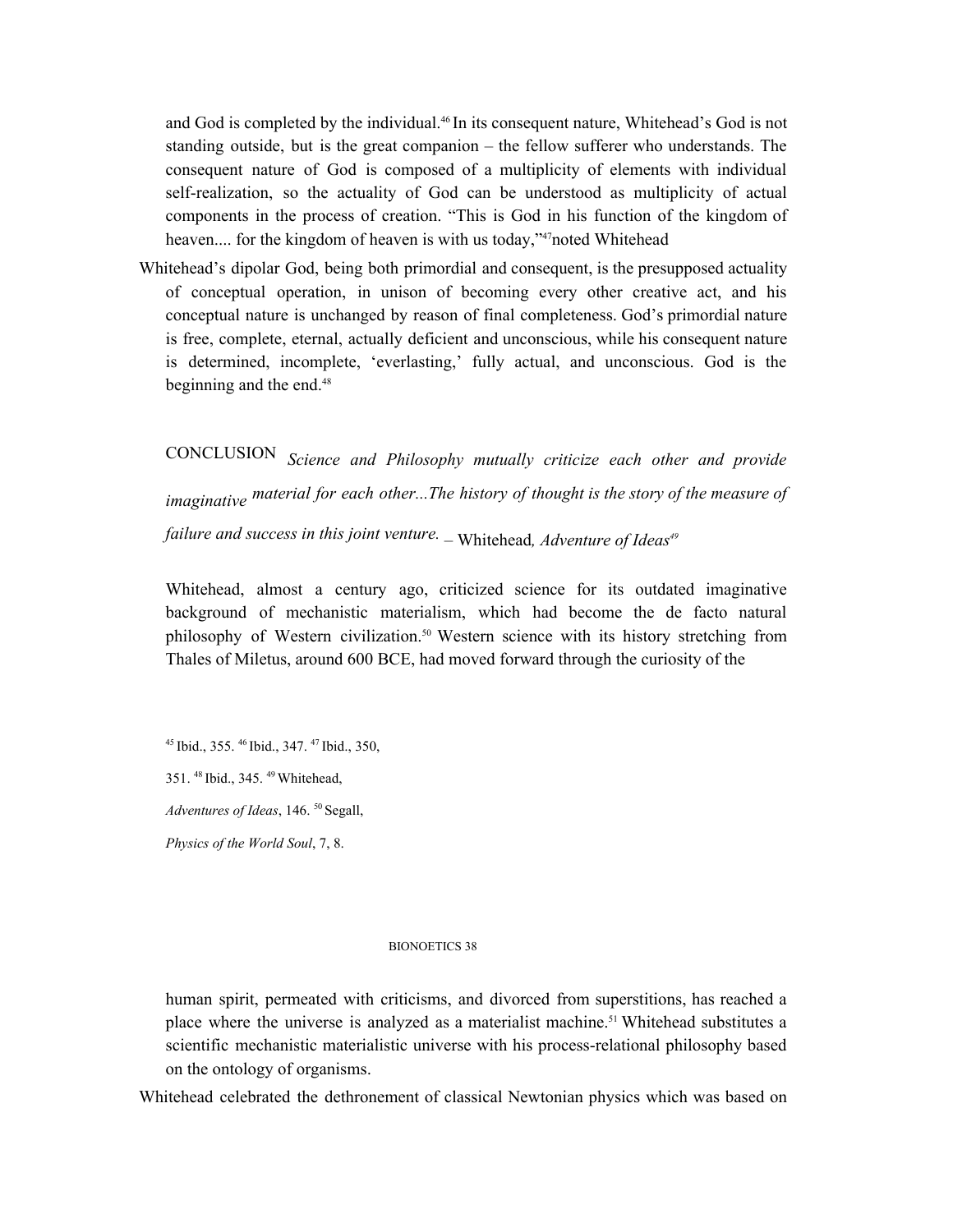the fallacy of simple location, proven by Einstein's relativity theory. However, he criticized Einstein's relativity for bifurcating time to the psychological and physical, and for treating space-time as concrete. Space-time for Whitehead was an emerging abstraction whose geometry came from the character taken collectively of individual drops of experience, which are the final real things of which reality is composed. In the debate between Einstein and Bohr over quantum mechanics, Whitehead presented an organic model and acknowledged the behavior of a primate as discontinuous in space and time, like Bohr's jump of an electron from one orbit to another. However, for Whitehead, the duration of a jump involves dissolution and reformulation of complete patterns. Quantum mechanics presupposes actuality, but for Whitehead, potentiality has never been untouched by it, and is conditioned by the primordial nature of God. Where scientists have often avoided the topic of God, Whitehead's God is dipolar, both primordial and consequent, whose primordial nature determines the relative relevance of eternal objects for each occasion of actuality, and consequent nature, makes him a fellow sufferer.

Whitehead was a visionary of his time, and many centuries ahead in his thinking. His ideas are even more relevant today, with almost complete dominion of the materialistic mechanistic scientific world. Though sometimes difficult to grasp, Whitehead's processrelational philosophy of organisms, integrates various perspectives from mathematics, science, religion, and poetry, and provides the world an alternative imagination. The radical novelty of Whitehead's mature cosmological scheme expands personal and cultural horizons. A deeper look could create an impression of new discoveries, much like Keats's men watching the Pacific for the first time.

bandeepak@gmail.com

<sup>51</sup>Whitehead, *Adventures of Ideas*, 141.

DEEPAK BANSAL 39

BIBLIOGRAPHY